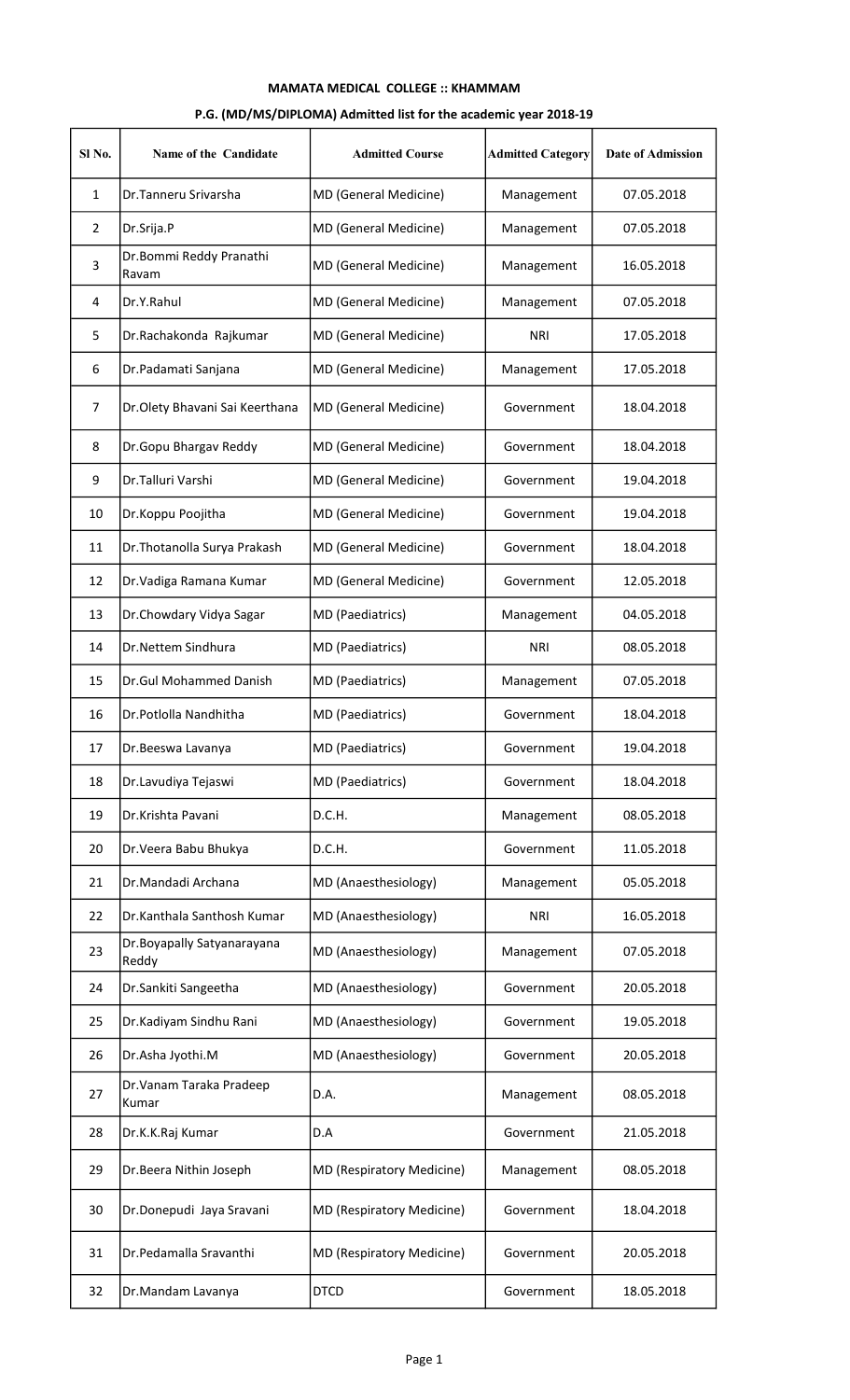| 33 | Dr.Gutta Sneha                               | MD (DVL)             | Management | 05.05.2018 |
|----|----------------------------------------------|----------------------|------------|------------|
| 34 | Dr.Jothsna Sirivelu                          | MD (DVL)             | Government | 18.04.2018 |
| 35 | Dr.D.Pravalika                               | MD (DVL)             | Government | 18.04.2018 |
| 36 | Dr.V.Akhila                                  | <b>DDVL</b>          | Government | 19.04.2018 |
| 37 | Dr.Samudrala Ganesh                          | MD (Radio-diagnosis) | Management | 08.05.2018 |
| 38 | Dr.K.Sravani                                 | MD (Radio-diagnosis) | <b>NRI</b> | 07.05.2018 |
| 39 | Dr.Samala Snigdha                            | MD (Radio-diagnosis) | Government | 19.05.2018 |
| 40 | Dr.Ankadi Shywini Kumari                     | MD (Radio-diagnosis) | Government | 18.04.2018 |
| 41 | Dr.Bandari Balakrishna                       | MD (Radio-diagnosis) | Government | 20.04.2018 |
| 42 | Dr.Alla Chandrika                            | <b>DMRD</b>          | Management | 08.05.2018 |
| 43 | Dr.Kalpana Durga.V                           | <b>DMRD</b>          | Government | 12.05.2018 |
| 44 | Dr.Gyan Nihal.N                              | MD (Psychiatry)      | Management | 07.05.2018 |
| 45 | Dr.Lakshmi Shodhana Kasam                    | MD (Psychiatry)      | Government | 19.05.2018 |
| 46 | Dr.Koneru Kavya Sri                          | MD (Psychiatry)      | Government | 31.05.2018 |
| 47 | Dr. Bhogireddy Sriram Satyadev               | MS (General Surgery) | Management | 07.05.2018 |
| 48 | Dr.Hare Ram Singh                            | MS (General Surgery) | Management | 07.05.2018 |
| 49 | Dr.Goda Lenina                               | MS (General Surgery) | Management | 07.05.2018 |
| 50 | Dr.Gurrapu Nikhil                            | MS (General Surgery) | <b>NRI</b> | 07.05.2018 |
| 51 | Dr.Prachi Gang                               | MS (General Surgery) | Government | 18.04.2018 |
| 52 | Dr.Kavya Gaddam                              | MS (General Surgery) | Government | 17.04.2018 |
| 53 | Dr.Rajashekar Alishala                       | MS (General Surgery) | Government | 19.05.2018 |
| 54 | Dr.Kambhampati Vamshi<br>Krishna             | MS (General Surgery) | Government | 20.05.2018 |
| 55 | Dr.Palaparthy Sameer Hanu<br><u>Maharshi</u> | MS (Orthopaedics)    | Management | 07.05.2018 |
| 56 | Dr.Kottapally Sreekalyani                    | MS (Orthopaedics)    | Management | 07.05.2018 |
| 57 | Dr. Takkallapalli Dushyanthrao               | MS (Orthopaedics)    | <b>NRI</b> | 07.05.2018 |
| 58 | Dr.Modhugu Anil Reddy                        | MS (Orthopaedics)    | Government | 21.05.2018 |
| 59 | Dr.Sharath Chandra Goud                      | MS (Orthopaedics)    | Government | 19.05.2018 |
| 60 | Dr.B.Sravani                                 | MS (Orthopaedics)    | Government | 19.04.2018 |
| 61 | Dr.Basava Alekhya                            | D.Ortho              | Government | 20.04.2018 |
| 62 | Dr.G.Anuradha                                | MS (Ophthalmology)   | Management | 18.05.2018 |
| 63 | Dr.Gadipalli Ravi Chandra                    | MS (Ophthalmology)   | Government | 18.05.2018 |
| 64 | Dr.Karne Neelima                             | MS (Ophthalmology)   | Government | 18.05.2018 |
| 65 | Dr.Abhishek Chindam                          | D.O.                 | Government | 19.05.2018 |
| 66 | Dr.T.Mounika                                 | MS (ENT)             | Management | 07.05.2018 |
| 67 | Dr.Chintha Reddy Deepthi Reddy MS (ENT)      |                      | Government | 19.04.2018 |
| 68 | Dr.Ghuguloth Ravi Kishore                    | MS (ENT)             | Government | 21.05.2018 |